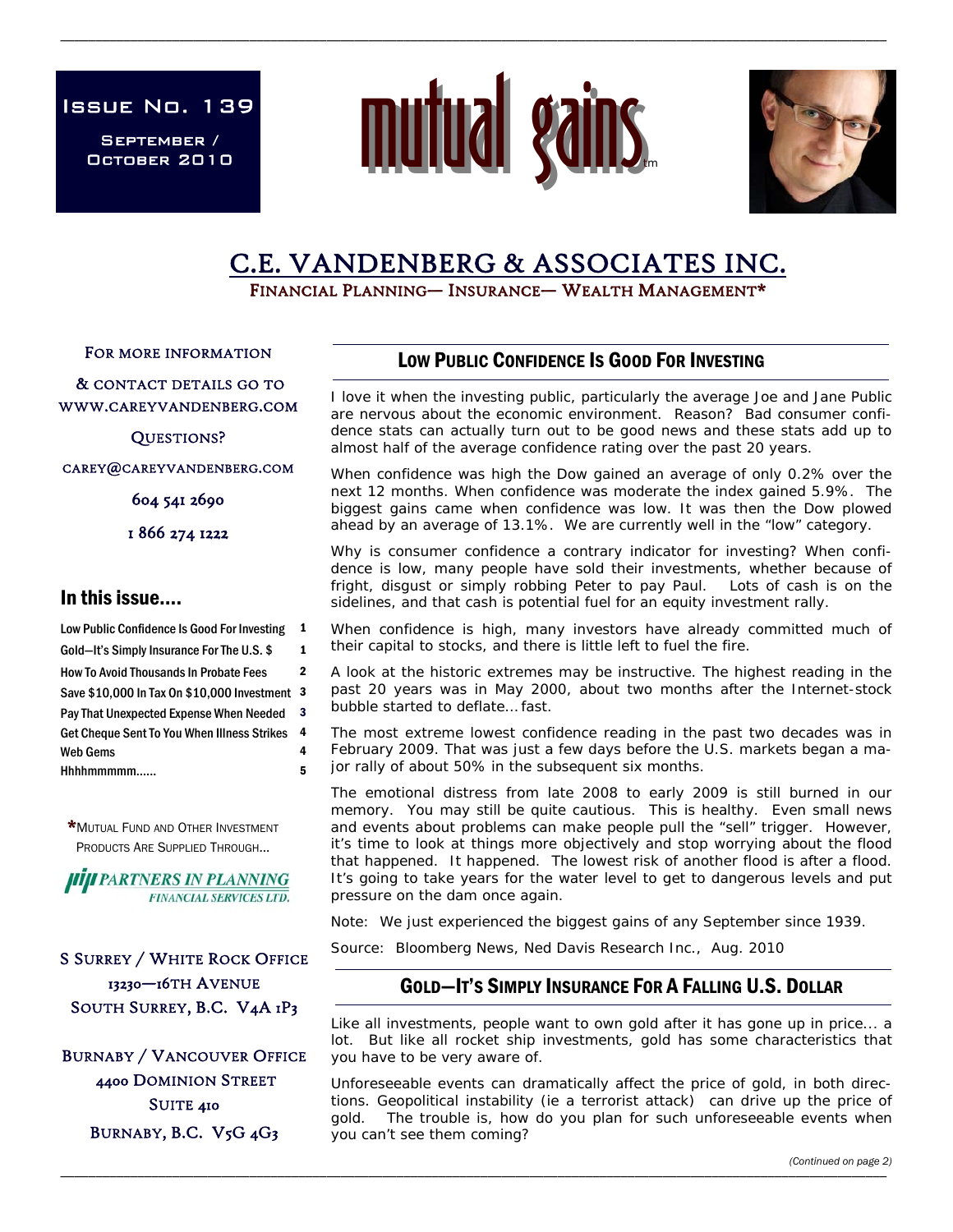## Page 2

*(Continued from page 1)* 

It's nearly unquestioned in investment circles that gold acts as a hedge against inflation. It's Interesting to note

\_\_\_\_\_\_\_\_\_\_\_\_\_\_\_\_\_\_\_\_\_\_\_\_\_\_\_\_\_\_\_\_\_\_\_\_\_\_\_\_\_\_\_\_\_\_\_\_\_\_\_\_\_\_\_\_\_\_\_\_\_\_\_\_\_\_\_\_\_\_\_\_\_\_\_\_\_\_\_\_\_\_\_\_\_\_\_\_\_\_\_\_\_\_\_\_\_\_\_\_\_\_\_\_\_\_\_\_\_\_\_\_\_\_\_\_\_\_

though that this yellow metal has been on an upward price trend despite inflation in most countries around the world barely hovering above flat-line. All the while economists and central bankers are increasingly contemplating the threat of deflation taking hold. In other words, the price of gold isn't all that predictable.

Another notable drawback is that gold has a terrible record as an investment in the long run. Over more than 200 years, gold has delivered very poor total real (or inflation-adjusted) returns. If one of your long lost relatives had invested a U.S. dollar in gold in 1802, at the beginning of 2007, it would've risen to only \$1.95. That's a real return of just 0.3 per cent a year. Yes, the number would now be higher due to the recent jump in the price of gold but the fact remains that for most of the 20th century, that dollar invested in gold almost 200 years ago was worth less than a current day's dollar. By contrast, had one of your ancestors invested a dollar in equities, it would've turned into \$755,163 at the start of 2007-even after accounting for inflation.



Holding gold will most likely exert a considerable drag on the return of a long-term investor's portfolio. After a run-up in the price of gold in 1979 and 1980, gold did nothing for 20 years.

Against conventional wisdom, though a recent study by Ibbotson Assoc. found that gold and inflation in fact bear almost no relationship with each other. Instead, the precious metal exhibits a strong inverse correlation with the US dollar, rising in price when the greenback weakens and vice versa. As the graph above illustrates, this historic link has recently decoupled, suggesting that either gold or the dollar could be in for a material fall.

Source: Dixon Mitchell Investment Counsel, Ibbotson Associates, Sept 2010; Jeremy Siegel, Professor of Fi-

## HOW NOT TO PAY THOUSANDS OF DOLLARS IN PROBATE FEES ON YOUR BANK DEPOSITS

Probate fees. It's not a 4 letter word but I've often heard some colourful language when describing probate fees. Why? They are simply a tax on a deceased person's estate. Nobody likes taxes as most recently evident with all the news coverage about the HST.

Bank deposits and many other investments for that matter, can end up costing an estate thousands upon thousands of dollars in those... (insert your own colourful words but let me plug my ears first... OK, go ahead....)  $"(\underline{\hspace{2cm}})$  probate fees".

I often come across people with long life histories who have substantial assets in bank deposits, bonds or various other investments. Bank deposits seems to be the most common and substantially held investments of those with a long life history. The emotional attraction is they seem to feel comfortable. Safe.

Those things come at a steep financial cost however they don't have to. That probate cost can be avoided while at the same time enjoying the same kind of feel good, feel safe investment in a seg fund. Feel good, feel safe without being subjected to thousands of dollars in those (\_\_\_\_\_\_\_\_\_\_) probate fees.

Let me give you a sense of just how much those probate fees can cost a person who has \$500,000 in bank deposits. It does vary by province as each province in Canada sets their own rates but we'll use B.C. numbers.

Probate fees are \$300 on the first \$50,000. That's the cheap part. Anything over \$50,000 gets charged at a rate of 1.4%. That equates to an additional \$6,300 for a total of \$6,600 in (\_\_\_\_\_\_\_) probate fees on a \$500,000 estate. That's just probate fees. There may still be a bunch of income tax to pay on top of that.

What would you pay in probate fees with a seg fund? \$0. What is the guarantee on a seg fund? It can be 100% of the initial investment. That is the minimum. Depending on the investment chosen, the estate could end up with substantially more and again, with \$0 in probate fees.

# GET \$10,000 IN TAX SAVINGS WITH A \$10,000 INVESTMENT (AND IT'S NOT TOO GOOD TO BE TRUE)

Masses of people are taking to the streets running, cycling, walking and climbing all I the name of raising money for a good cause. The most public of these are cancer related however there are many other charities that may not get as much publicity. No matter what the cause, it is the sign of a great nation in how much it's people give to support causes for the greater good of each others neighbours.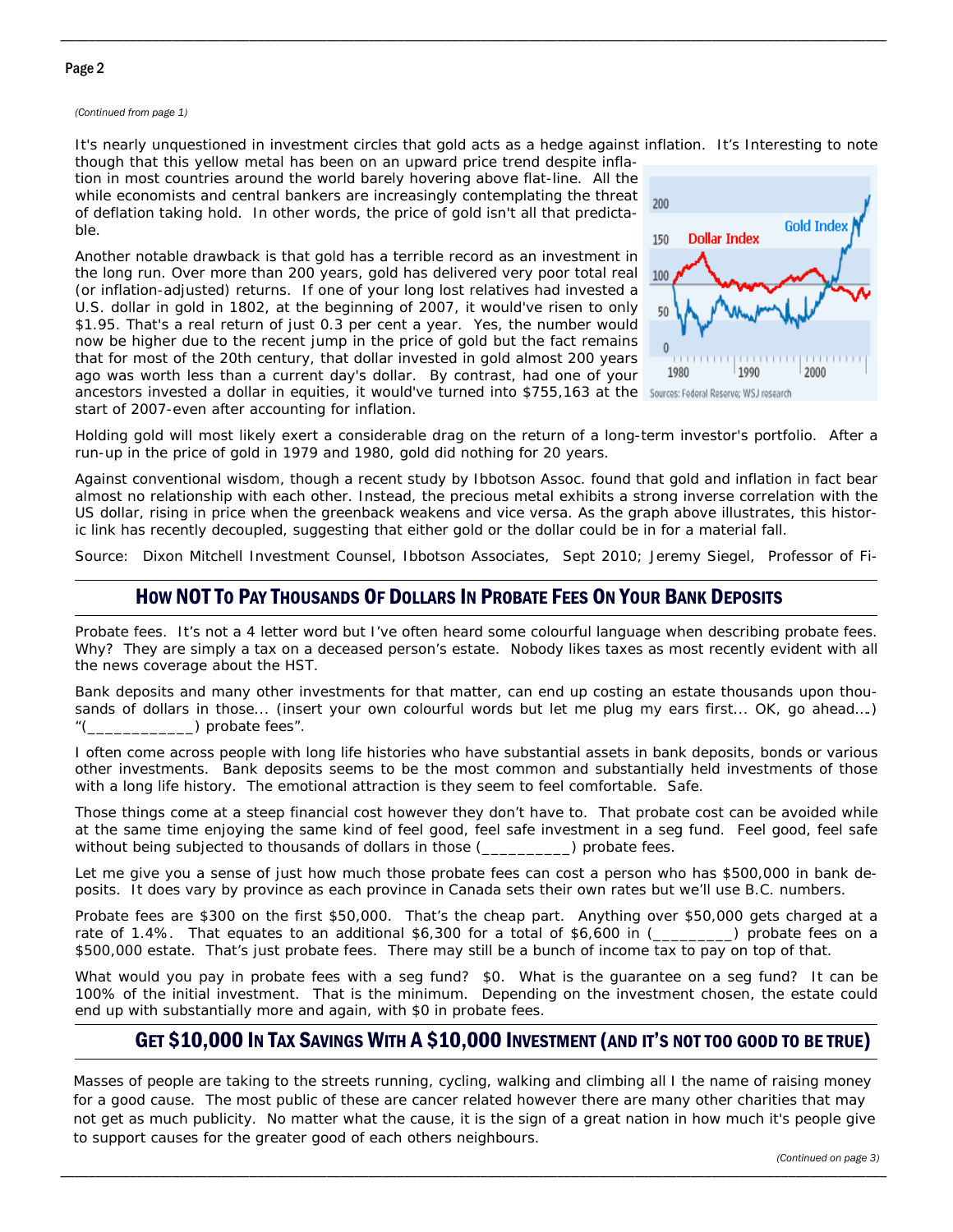## Issue No. 139 Page 3

#### *(Continued from page 2)*

There are many people who support these causes. Not necessarily by participating in these heart beat pounding events, but by giving hard, cold cash. Of course, most of us have limited resources in which to do this so the key is to find out how you can squeeze the most out of every dollar you earn.

\_\_\_\_\_\_\_\_\_\_\_\_\_\_\_\_\_\_\_\_\_\_\_\_\_\_\_\_\_\_\_\_\_\_\_\_\_\_\_\_\_\_\_\_\_\_\_\_\_\_\_\_\_\_\_\_\_\_\_\_\_\_\_\_\_\_\_\_\_\_\_\_\_\_\_\_\_\_\_\_\_\_\_\_\_\_\_\_\_\_\_\_\_\_\_\_\_\_\_\_\_\_\_\_\_\_\_\_\_\_\_\_\_\_\_\_\_\_

With income taxes the highest expense of your and my budget, the first thing we can look at to put more money in our pocket is to find ways we can cut our taxes. When it comes to charitable giving, the best way is by investing in flow through shares. These can in a relatively short period of time, be given and subsequently and almost simultaneously sold by the charity for cash. At the end of the day, you have made a fully tax deductible donation AND received a substantial tax deduction for investing in the flow through shares. All-in cost to you can be virtually \$0.

It works like this. You invest in a flow through share offering. For this you get tax deductions and credits. The total tax savings can add up to over 60 cents for every dollar invested. Invest \$10,000 and you are saving \$6,000 in tax. That is the first part. Once the shares roll over into a mutual fund (normally 12 - 24 months) you can then gift part or all of that to the charities of your choice. Donating all of it (assuming the investment is valued at \$10,000), would give you over \$4,000 in tax savings. \$6,000 + \$4,000=\$10,000.00 in total tax savings. Remember, you initially invested \$10,000. \*\*

I haven't talked about this in a while however there are a few reasons why I bring this up again now. 1) We are getting into the last couple of months of the year. This means the deadline for many tax saving ideas for your 2010 tax return is fast approaching. I have done this transaction every year as have a number of my clients.

I will personally be doing this "double dip donation" transaction again this year. It is relatively easy and offers more than twice as much in tax savings as simply donating cash.

Do you want the tax savings of the investment but don't have any intention on donating your investment? Absolutely fine. It's your money. Keep the investment for yourself and you have \$6,000 more in your pocket than you had before you made the flow through investment.

PS. I know. I hear you. It sounds too good to be true so it can't be. Let me tell you with firm conviction. I am a staunch believer in that axiom. In my almost 24 years of financial services experience I have seen many things which appear to be exactly that, too good to be true. Virtually all of them are. Since early 1987 I've seen only a couple of things that fall under the "sound to good to be true" label but when looked at closely, they prove perfectly compliant with the Income Tax Act. This is one of those gems.

\*\*For illustration purposes we have assumed the \$10,000 investment value doesn't change and the highest tax rate in B.C. of 43.7% which applies to any income earned over \$126,000.

## HOW TO PAY FOR THAT UNEXPECTED EXPENSE WHEN YOU NEED TO

All things we spend money on have to be paid for at some time. The trick is to have the money by the time the expense comes up. That may sound old fashioned but basic financing principles like this didn't create the largest economic crisis since the Great Depression. It was created by "buy what we want and borrow for a little more".

One of the things I often insert as a recommendation into a new client's "Financial Planning Recommendations Summary", is to create a "Deferred Expenses Account".

If you want financial peace in your life, creating a Deferred Expenses Account will put you financially well ahead of most of your friends and family (unless they are as smart as you however you can determine that for yourself I'm sure).

Deferred Expenses are those things you have to pay for at sometime in the future. The simple premise of this idea is to determine today what large expenses you expect 1, 2, 3, 5 and 10 or more years from now. An aging furnace, clothes washer, dryer, dishwasher, hotwater tank or the very expensive, roof on your house. Or maybe it's a luxurious cruise or other trip you want to make reality. Take that dream in your head to you actually living it, without taking on debt to pay for it. It can all be done with a Deferred Expenses Account.

Make a list of all of those needs and wants and what you estimate the cost to be. If you have a \$4,000 furnace to replaced in 3 years and a \$3,000 vacation in 18 months you need to save \$ \$7,000 over 3 years. You will need

\_\_\_\_\_\_\_\_\_\_\_\_\_\_\_\_\_\_\_\_\_\_\_\_\_\_\_\_\_\_\_\_\_\_\_\_\_\_\_\_\_\_\_\_\_\_\_\_\_\_\_\_\_\_\_\_\_\_\_\_\_\_\_\_\_\_\_\_\_\_\_\_\_\_\_\_\_\_\_\_\_\_\_\_\_\_\_\_\_\_\_\_\_\_\_\_\_\_\_\_\_\_\_\_\_\_\_\_\_\_\_\_\_\_\_\_\_\_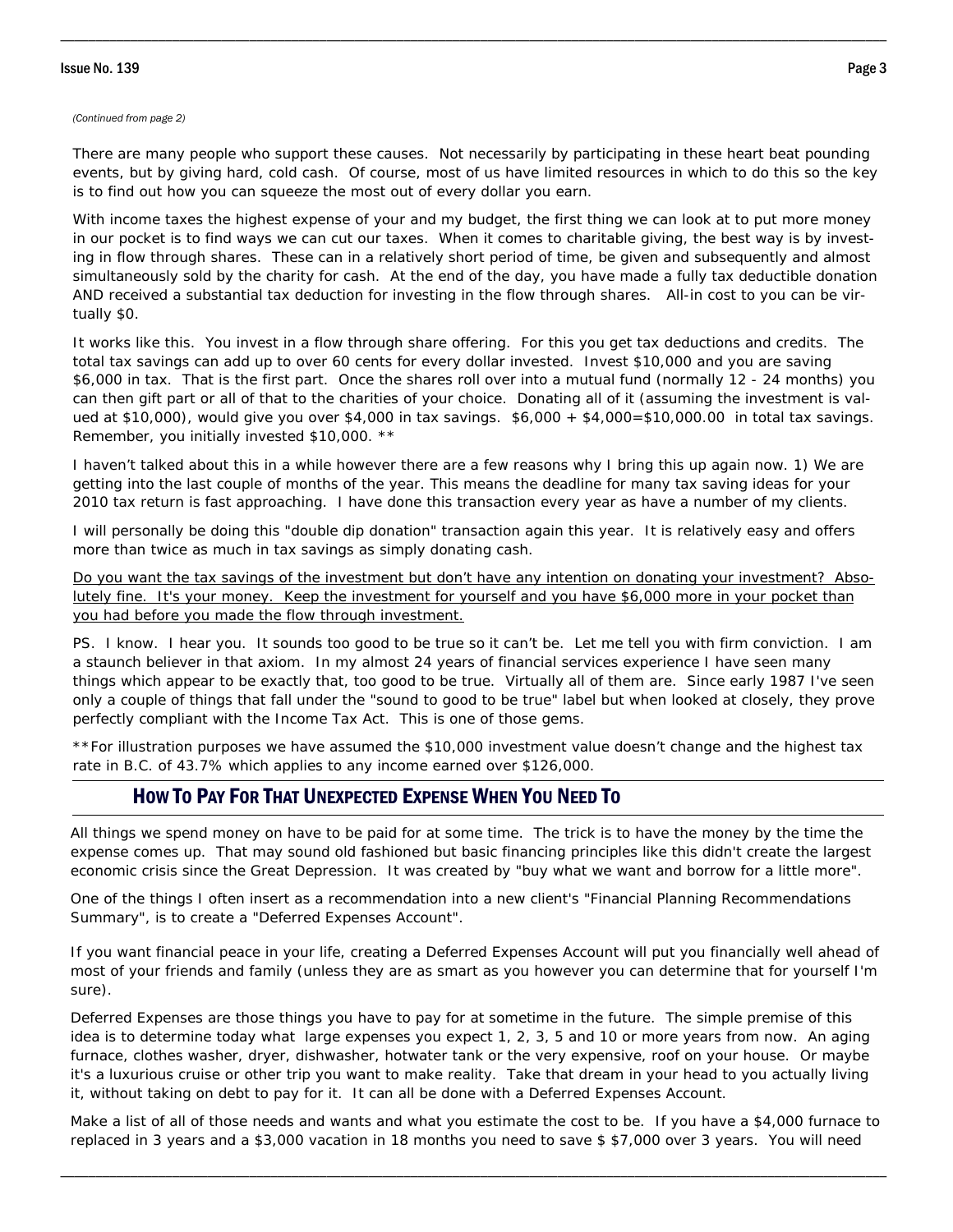## Issue No. 139 Page 4

#### *(Continued from page 3)*

\$3,000 in 18 months for the vacation (\$167/month). When your vacation comes around you will need to have accumulated 50% of your future furnace cost (\$2,000) by that time. That is another \$222 / month. The total is now \$389 / month. Add up any other expenses in the same manner.

\_\_\_\_\_\_\_\_\_\_\_\_\_\_\_\_\_\_\_\_\_\_\_\_\_\_\_\_\_\_\_\_\_\_\_\_\_\_\_\_\_\_\_\_\_\_\_\_\_\_\_\_\_\_\_\_\_\_\_\_\_\_\_\_\_\_\_\_\_\_\_\_\_\_\_\_\_\_\_\_\_\_\_\_\_\_\_\_\_\_\_\_\_\_\_\_\_\_\_\_\_\_\_\_\_\_\_\_\_\_\_\_\_\_\_\_\_\_

If it seems you can't afford to save that amount then technically, you won't be able to afford the expense when it comes either. Unless of course you borrow for it. This is what people do who never have financial peace. They just take on more debt and amortize it over a long period of time only to have to do it all over, or add to it, when the next expense comes around. That however becomes a never ending cycle, one that can have severe negative consequences.

Remember the turmoil with the debt crisis we went through and are still cleaning up? That could happen to you personally where you'll find that you'll want to borrow for a little more but there will be no one willing to give you the money. When you are at that point, you won't have any choice but bankruptcy and then, you won't really have a choice where your money goes, that will be determined for you by the courts.

## GET A CHEQUE SENT TO YOU WHEN SERIOUS ILLNESS STRIKES

 In PEI it can quite easily cost \$65,000 for a single course of cancer treatment. In B.C., Alberta, Saskatchewan cancer drugs are fully covered. Facts like these certainly reinforce the importance of being financially prepared for a critical illness.

Those little costs add up when you are fighting a serious illness. You most likely would not be able to work for a period of time. This could put you behind on your mortgage payments or going heavily into debt just so you can fight and heal.

Critical Illness (CI) insurance can prevent that financial strain. With a modest amount of coverage, \$25,000, \$50,000 or \$75,000 your living costs are covered while you recover. CI has immense value. It's not a windfall. It is simple security. A foundation primarily designed to help remove stress when you need that relief the most.

I know of one kind of CI that is basic and relatively inexpensive. It covers the 5 primary and most common critical illness situations namely, life threatening cancer, heart attack, stroke, coronary bypass surgery and aortic surgery. It also has a Return of Premium rider where you can get all your premiums back at age 75 if you haven't claimed on your policy.

To apply is relatively easy. There are a minimal amount of questions that you answer yes or no to. You can pay by credit card and as well, there is a 30 day money back guarantee. Almost sounds like an infomercial but this insurance has been put together for you by one of the largest life insurance companies in the world.

The cost for coverage is approximately this: For age 30 it's about \$10/ month for \$25,000. Age 40, \$10 / week for \$75,000. If you are 50, \$10 / week for \$50,000.

PS. This kind of coverage is particularly important for single people, families with young children and people or families who have debt.

## WEB GEMS

Google Voice— I discovered and tried this when I was on a short holiday break on Vashon Island just west of Seattle. With GV you can call any number you want over an internet connection for free. You can do it in video as well (much like Skype) but unlike Skype you can call a land line and talk or video call (to another computer) as long as you want… absolutely free. Try it. Go to Google Voice, install it and make a long distance call and talk as long as you want. You can also put this app on your smartphone and call over a wifi connection for free.

\_\_\_\_\_\_\_\_\_\_\_\_\_\_\_\_\_\_\_\_\_\_\_\_\_\_\_\_\_\_\_\_\_\_\_\_\_\_\_\_\_\_\_\_\_\_\_\_\_\_\_\_\_\_\_\_\_\_\_\_\_\_\_\_\_\_\_\_\_\_\_\_\_\_\_\_\_\_\_\_\_\_\_\_\_\_\_\_\_\_\_\_\_\_\_\_\_\_\_\_\_\_\_\_\_\_\_\_\_\_\_\_\_\_\_\_\_\_ TED.com— As it says on their website, "Riveting talks by remarkable people, free to the world". TED is a site of short and long video talks and presentations. They have them rated in several different categories including, "jaw dropping", "courageous", "inspiring", "beautiful", "funny" and "informative". Or you can click on a particular topic (Technology, Business, Global Issues, Entertainment etc). One of the newest releases is 3 minute presentation by a very successful business woman named Stacey Kramer. The value on TED is immeasurable.